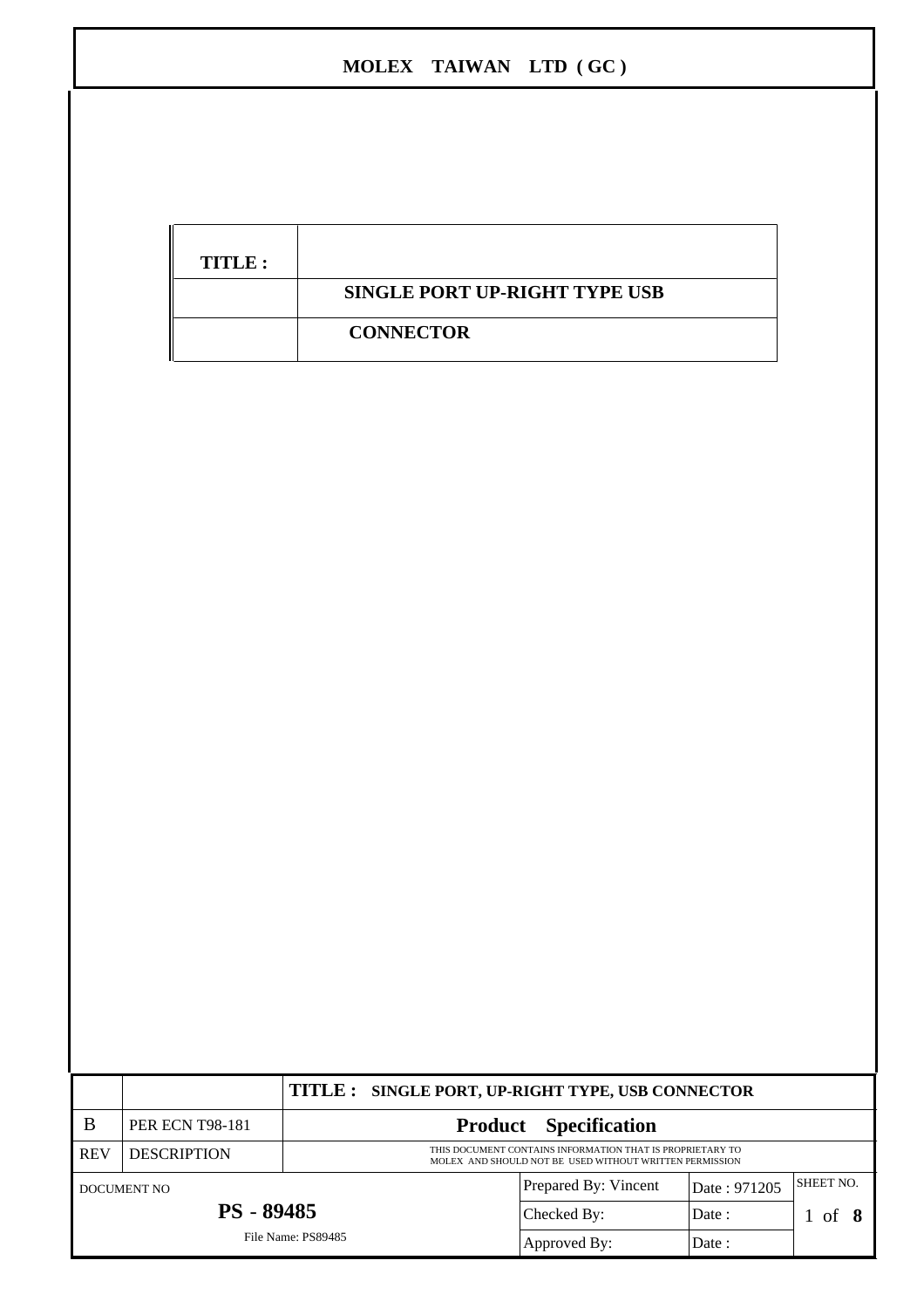#### 1.0 SCOPE

This specification covers the USB series product.

#### 2.0 APPLICABLE DOCUMENTS

The following documents form a part of this specification to the extent specified herewith. In the event of conflict between the requirements of the specification and the product drawing, the product drawing shall take precedence. In the event of conflict between the requirements of the specification and the referenced documents, this specification shall take precedence.

MIL-STD-202 Test Mthods for Electronic and Electrical Component Parts

MIL-STD-1344 Test Methods for Electrical Connectors

#### 3.0 MATERIAL SPECIFICATIONS

3.1 Design and Construction Connector shall be of the design, construction and physical dimensions specified on the applicable sales drawing

| 3.2 | Materials<br>a) Contacts | : Refer To Respective Molex Sales $&$ Engineering Drawings                                                                                                        |
|-----|--------------------------|-------------------------------------------------------------------------------------------------------------------------------------------------------------------|
|     | b) Housing               | : Refer To Respective Molex Sales $&$ Engineering Drawings                                                                                                        |
|     | c)Metal Shell            | : Refer To Respective Molex Sales $&$ Engineering Drawings                                                                                                        |
|     | d)Plating                | : Refer To Respective Molex Sales $&$ Engineering Drawings                                                                                                        |
| 3.3 |                          | Performance and Test Description<br>Connector shall be designed to meet the electrical, mechanical and environmental<br>performance requirements specified in 3.4 |

3.4 Test Requirments and Procedures.

|                    |                        | TITLE : SINGLE PORT, UP-RIGHT TYPE, USB CONNECTOR                                                                    |                              |              |           |
|--------------------|------------------------|----------------------------------------------------------------------------------------------------------------------|------------------------------|--------------|-----------|
| B                  | <b>PER ECN T98-181</b> |                                                                                                                      | <b>Product</b> Specification |              |           |
| <b>REV</b>         | <b>DESCRIPTION</b>     | THIS DOCUMENT CONTAINS INFORMATION THAT IS PROPRIETARY TO<br>MOLEX AND SHOULD NOT BE USED WITHOUT WRITTEN PERMISSION |                              |              |           |
| DOCUMENT NO        |                        |                                                                                                                      | Prepared By: Vincent         | Date: 971205 | SHEET NO. |
| <b>PS - 89485</b>  |                        | Checked By:                                                                                                          | Date :                       | 2 of 8       |           |
| File Name: PS89485 |                        | Approved By:                                                                                                         | Date :                       |              |           |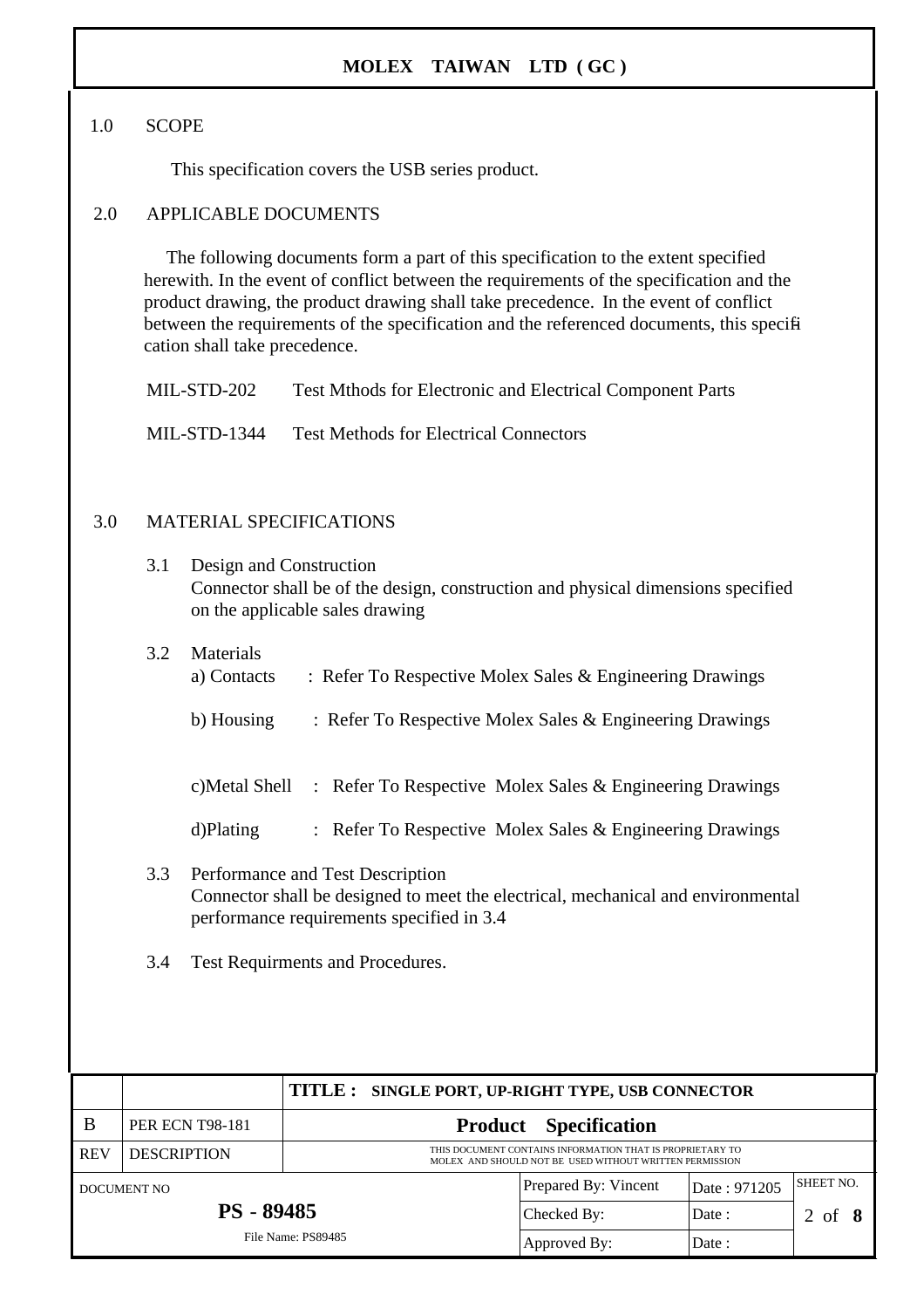### ELECTRICAL

|          | <b>Item</b>               | Requirement              | <b>Test methods</b>                                                                                                  |              |           |
|----------|---------------------------|--------------------------|----------------------------------------------------------------------------------------------------------------------|--------------|-----------|
|          | <b>Contact Resistance</b> | $30 \text{ m}\Omega$ max | Maximum applied Voltage 20mV                                                                                         |              |           |
|          | (initial value)           |                          | at a current of 100mA per Mil-Std-                                                                                   |              |           |
|          |                           |                          | 1344A Method 3002.1                                                                                                  |              |           |
|          |                           |                          |                                                                                                                      |              |           |
|          | Dielectric                | No Breakdown             | Test between adjacent contacts                                                                                       |              |           |
|          | Withstanding              |                          | at 750 V AC (rms) and 60 seconds                                                                                     |              |           |
|          | Voltage                   |                          | hold time, per Mil-Std-1344A                                                                                         |              |           |
|          |                           |                          | Method 3001.1, Test Condition I.                                                                                     |              |           |
|          | Insulation                | 1000 Mega $\Omega$       | Test between adjacent contacts                                                                                       |              |           |
|          | Resistance                | min                      | at 500 V dc for 2 minutes,                                                                                           |              |           |
|          |                           |                          | per Mil-Std-1344A Method 3003.1                                                                                      |              |           |
|          |                           |                          | Test between adjacent contacts                                                                                       |              |           |
|          | Capacitance               | 2 picofarad              |                                                                                                                      |              |           |
|          |                           | max                      | to 1 Megahertz max per Mil-Std-202F<br>Method 305.                                                                   |              |           |
|          |                           |                          |                                                                                                                      |              |           |
|          | <b>Current Rating</b>     | 30deg C rise             | Apply the rated current to                                                                                           |              |           |
|          | 1 Amp                     | in temp. max             | connector for 96 hours                                                                                               |              |           |
|          | (Temperature rise)        |                          |                                                                                                                      |              |           |
|          |                           |                          |                                                                                                                      |              |           |
|          |                           |                          |                                                                                                                      |              |           |
|          |                           | TITLE:                   | SINGLE PORT, UP-RIGHT TYPE, USB CONNECTOR                                                                            |              |           |
|          | <b>PER ECN T98-181</b>    | <b>Product</b>           | <b>Specification</b>                                                                                                 |              |           |
| B<br>REV | <b>DESCRIPTION</b>        |                          | THIS DOCUMENT CONTAINS INFORMATION THAT IS PROPRIETARY TO<br>MOLEX AND SHOULD NOT BE USED WITHOUT WRITTEN PERMISSION |              |           |
|          | DOCUMENT NO               |                          | Prepared By: Vincent                                                                                                 | Date: 971205 | SHEET NO. |
|          | <b>PS</b> - 89485         |                          | Checked By:                                                                                                          | Date:        | 3 of 8    |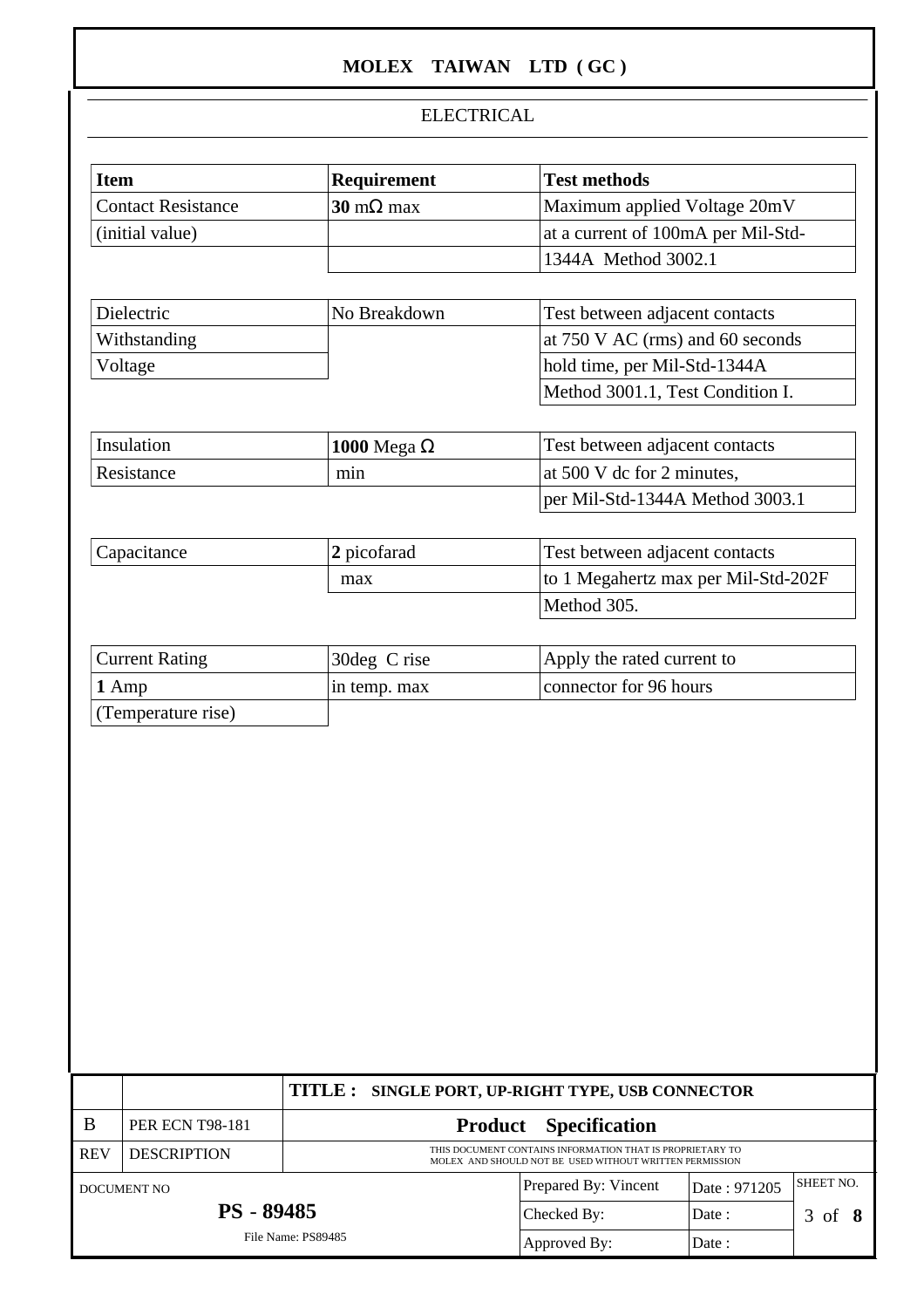|             |                      | <b>MECHANICAL</b>            |                                                                                                                      |              |                   |
|-------------|----------------------|------------------------------|----------------------------------------------------------------------------------------------------------------------|--------------|-------------------|
| <b>Item</b> |                      | Requirement                  | <b>Test methods</b>                                                                                                  |              |                   |
|             | Durability (Au flash | <b>Contact Resistance</b>    | Mate this connector with its mating                                                                                  |              |                   |
|             | Plating)             | 30 mohm max                  | part. Other conditions follow                                                                                        |              |                   |
|             |                      | after 1500 cycles.           | Mil-Std-1344A Method 2016                                                                                            |              |                   |
|             | Terminal             | $0.8$ Kg min                 | Apply a pull out force in the axial                                                                                  |              |                   |
|             | Retention            |                              | direction of the contact per Mil-Std-                                                                                |              |                   |
|             |                      |                              | 1344A method 2007.1                                                                                                  |              |                   |
|             | Vibration            | a. Contact Resistance        | Subject mated connector to simple                                                                                    |              |                   |
|             |                      | 30 mohm max                  | harmonic motion with double                                                                                          |              |                   |
|             |                      | b. No discontinuity          | amplitude displacement of 0.03 inch                                                                                  |              |                   |
|             |                      | greater than 1 µsec.         | or 15 G's and frequency sweep of                                                                                     |              |                   |
|             |                      |                              | 10 to 55 and return to 10 Hz in 2 hours                                                                              |              |                   |
|             |                      |                              | in each direction. Total 5 cycles.                                                                                   |              |                   |
|             |                      |                              | per Mil-Std-202F Method 201A                                                                                         |              |                   |
|             | Mechanical           | a. No Damage                 | Subject mated connector to                                                                                           |              |                   |
|             | Shock                | <b>b. Contact Resistance</b> | 50 G half sine in 11 msec                                                                                            |              |                   |
|             |                      | 30 mohm max                  | according to Mil-Std-1344                                                                                            |              |                   |
|             |                      | b. No discontinuity          | Method 2004.1, Condition A.                                                                                          |              |                   |
|             |                      | greater than $1$ µsec.       |                                                                                                                      |              |                   |
|             | Mating and Unmating  | a. Mating $= 3.57$ Kg        | Mate the connector with its mating                                                                                   |              |                   |
|             | Forces               | max                          | part and measure force per Mil-Std-                                                                                  |              |                   |
|             |                      | b. Unmating $= 1.02$ Kg      | 1344A Method 2013.1                                                                                                  |              |                   |
|             |                      | min                          |                                                                                                                      |              |                   |
|             |                      |                              |                                                                                                                      |              |                   |
|             |                      | <b>TITLE:</b>                | SINGLE PORT, UP-RIGHT TYPE, USB CONNECTOR                                                                            |              |                   |
| B           | PER ECN T98-181      | <b>Product</b>               | Specification                                                                                                        |              |                   |
| <b>REV</b>  | <b>DESCRIPTION</b>   |                              | THIS DOCUMENT CONTAINS INFORMATION THAT IS PROPRIETARY TO<br>MOLEX AND SHOULD NOT BE USED WITHOUT WRITTEN PERMISSION |              |                   |
|             | DOCUMENT NO          |                              | Prepared By: Vincent                                                                                                 | Date: 971205 | SHEET NO.         |
|             | <b>PS</b> - 89485    |                              | Checked By:                                                                                                          | Date :       | $4 \text{ of } 8$ |
|             |                      | File Name: PS89485           | Approved By:                                                                                                         | Date :       |                   |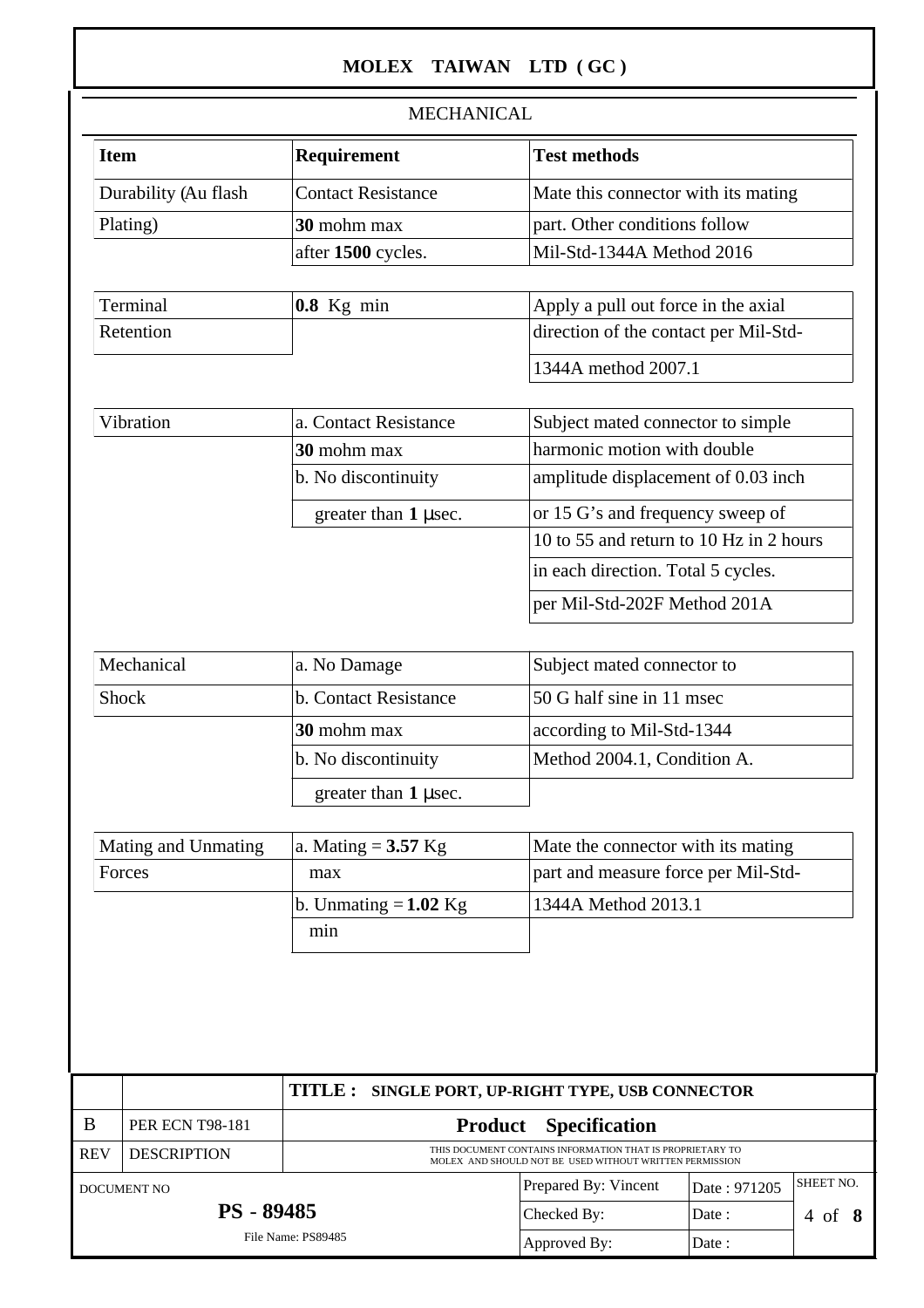#### ENVIRONMENTAL

| <b>Item</b>          | Requirement               | <b>Test methods</b>            |
|----------------------|---------------------------|--------------------------------|
| <b>Thermal Shock</b> | <b>Contact Resistance</b> | Subject mated connector to     |
|                      | 30 m $\Omega$ max         | 5 cycles of exposure at        |
|                      |                           | $\vert$ -55 deg C and 85 deg C |
|                      |                           | Mil-Std-1344A, Method          |
|                      |                           | 1003.1, Condition A            |

| <b>Steady State</b> | Contact Resistance       | Expose mated connector to              |
|---------------------|--------------------------|----------------------------------------|
| Humidity            | <b>30</b> m $\Omega$ max | $ 40 \text{ deg } C$ and 90-95% RH for |
|                     |                          | 96 hours according to Mil-             |
|                     |                          | Std-1344A, Method 1002.2,              |
|                     |                          | Type I, Condition B.                   |

| Temperature   | Contact Resistance       | Subject mated connector to       |
|---------------|--------------------------|----------------------------------|
| Life (Thermal | <b>30</b> m $\Omega$ max | ambient temperature of 125 deg C |
| aging)        |                          | for 250 hours per Mil-Std-1344A  |
|               |                          | Method 1005.1 Condition B        |

3.5 Test Groups and Test Sequences :

|                    |                        | TITLE : SINGLE PORT, UP-RIGHT TYPE, USB CONNECTOR                                                                    |                              |                   |  |
|--------------------|------------------------|----------------------------------------------------------------------------------------------------------------------|------------------------------|-------------------|--|
| B                  | <b>PER ECN T98-181</b> |                                                                                                                      | <b>Product</b> Specification |                   |  |
| <b>REV</b>         | <b>DESCRIPTION</b>     | THIS DOCUMENT CONTAINS INFORMATION THAT IS PROPRIETARY TO<br>MOLEX AND SHOULD NOT BE USED WITHOUT WRITTEN PERMISSION |                              |                   |  |
| DOCUMENT NO        |                        | Prepared By: Vincent                                                                                                 | Date: 971205                 | <b>SHEET NO.</b>  |  |
| <b>PS - 89485</b>  |                        | Checked By:                                                                                                          | Date :                       | $5 \text{ of } 8$ |  |
| File Name: PS89485 |                        | Approved By:                                                                                                         | Date :                       |                   |  |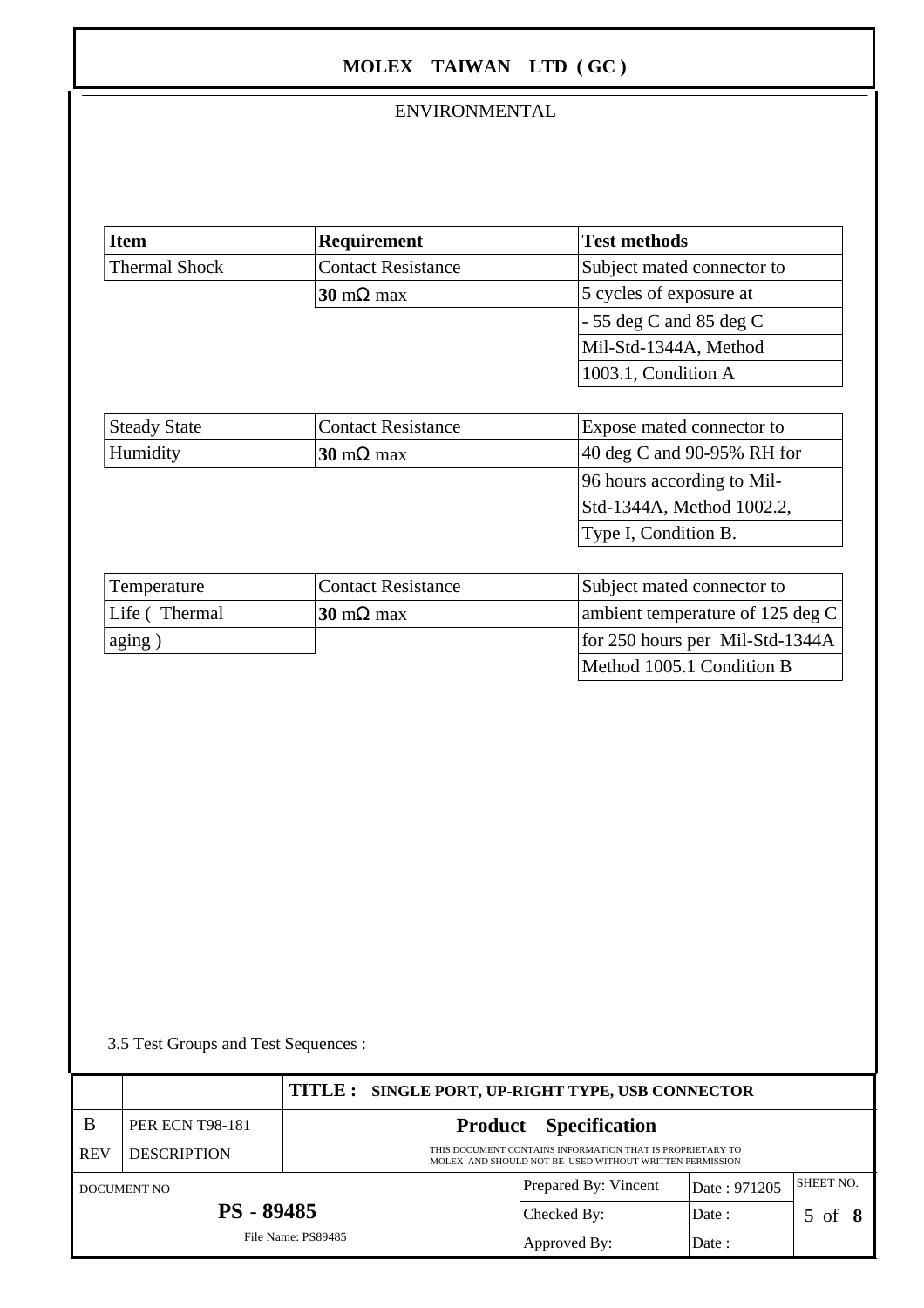The tests are categorized into 3 major groups. The test sequences are defined as follow .  **\*The tests for Solderability, Terminal Retention are performed independently.**

Sample selection: All test groups shall consist a minimum of eight connectors.A minimum of 30 contacts shall be selected and identified.

#### **GROUP I**

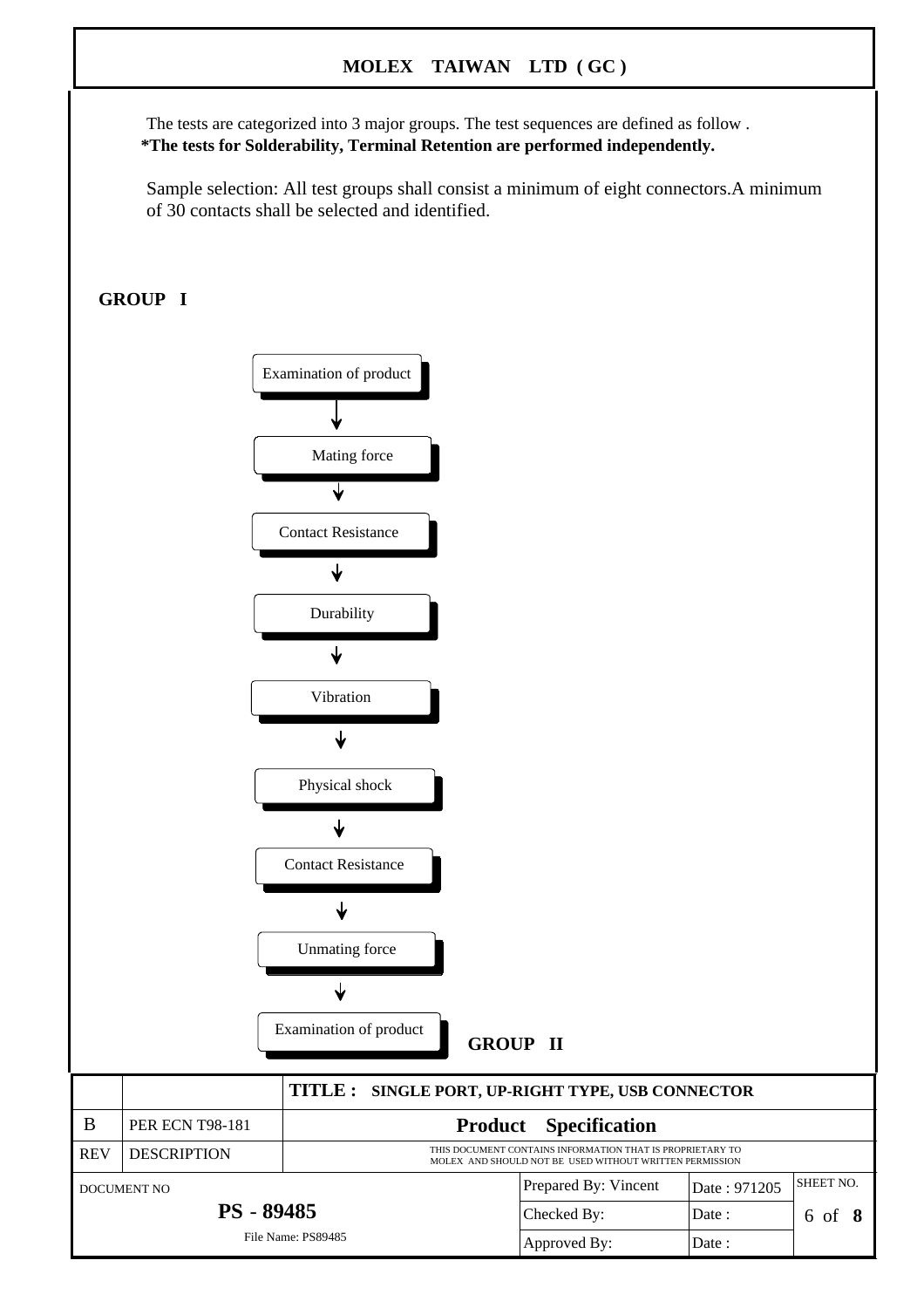

(a): Pre-mating and unmating 10 cycles

|                    |                        | TITLE : SINGLE PORT, UP-RIGHT TYPE, USB CONNECTOR                                                                    |              |                              |              |                  |
|--------------------|------------------------|----------------------------------------------------------------------------------------------------------------------|--------------|------------------------------|--------------|------------------|
| B                  | <b>PER ECN T98-181</b> |                                                                                                                      |              | <b>Product</b> Specification |              |                  |
| <b>REV</b>         | <b>DESCRIPTION</b>     | THIS DOCUMENT CONTAINS INFORMATION THAT IS PROPRIETARY TO<br>MOLEX AND SHOULD NOT BE USED WITHOUT WRITTEN PERMISSION |              |                              |              |                  |
| DOCUMENT NO        |                        |                                                                                                                      |              | Prepared By: Vincent         | Date: 971205 | <b>SHEET NO.</b> |
| <b>PS - 89485</b>  |                        |                                                                                                                      | Checked By:  | Date :                       | 7 of 8       |                  |
| File Name: PS89485 |                        |                                                                                                                      | Approved By: | Date :                       |              |                  |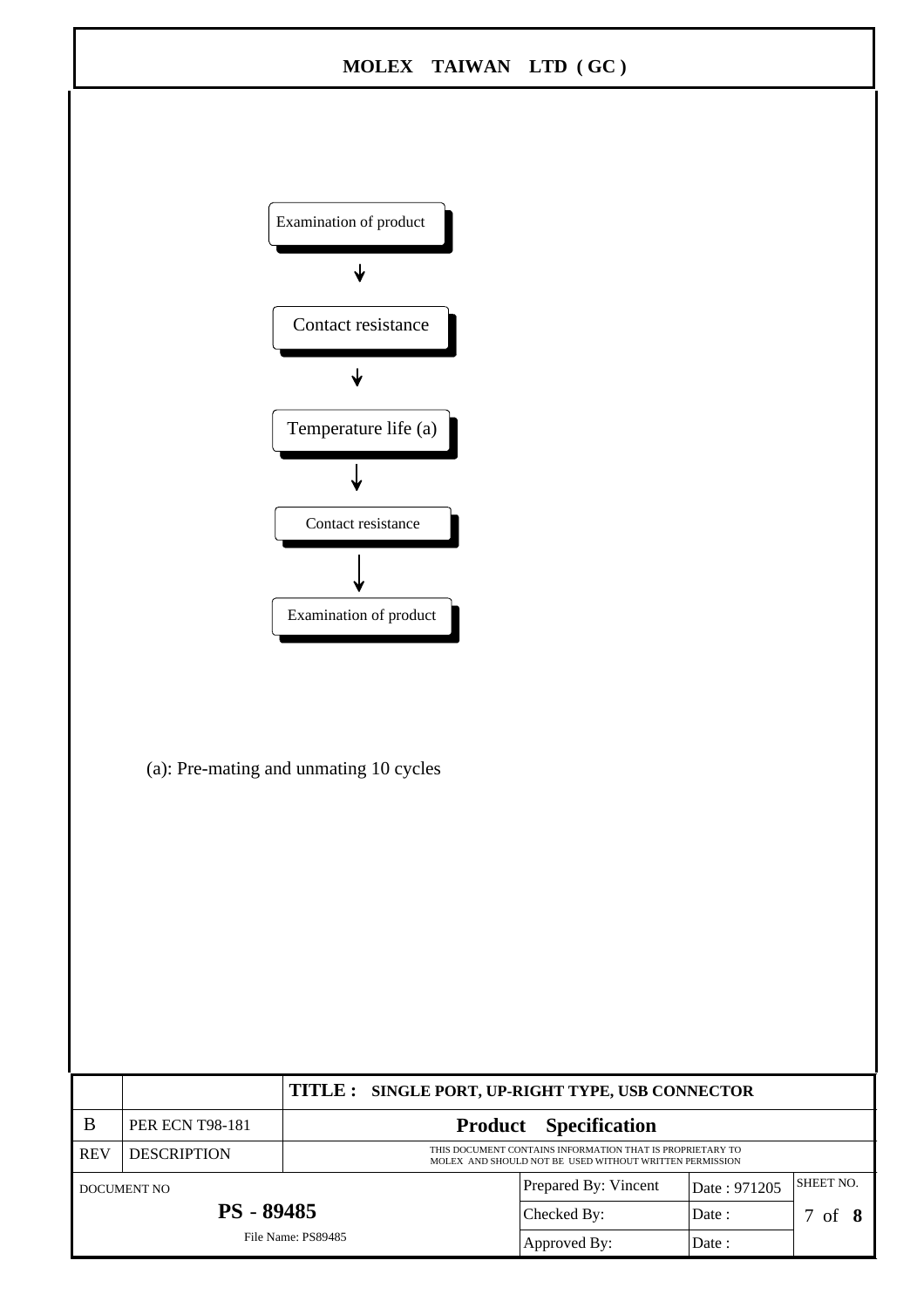

| REV               | <b>DESCRIPTION</b> |                    | THIS DOCUMENT CONTAINS INFORMATION THAT IS PROPRIETARY TO<br>MOLEX AND SHOULD NOT BE USED WITHOUT WRITTEN PERMISSION |              |           |
|-------------------|--------------------|--------------------|----------------------------------------------------------------------------------------------------------------------|--------------|-----------|
|                   | DOCUMENT NO        |                    | <b>Prepared By: Vincent</b>                                                                                          | Date: 971205 | SHEET NO. |
| <b>PS</b> - 89485 |                    | Checked By:        | Date :                                                                                                               | 8 of 8       |           |
|                   |                    | File Name: PS89485 | Approved By:                                                                                                         | Date :       |           |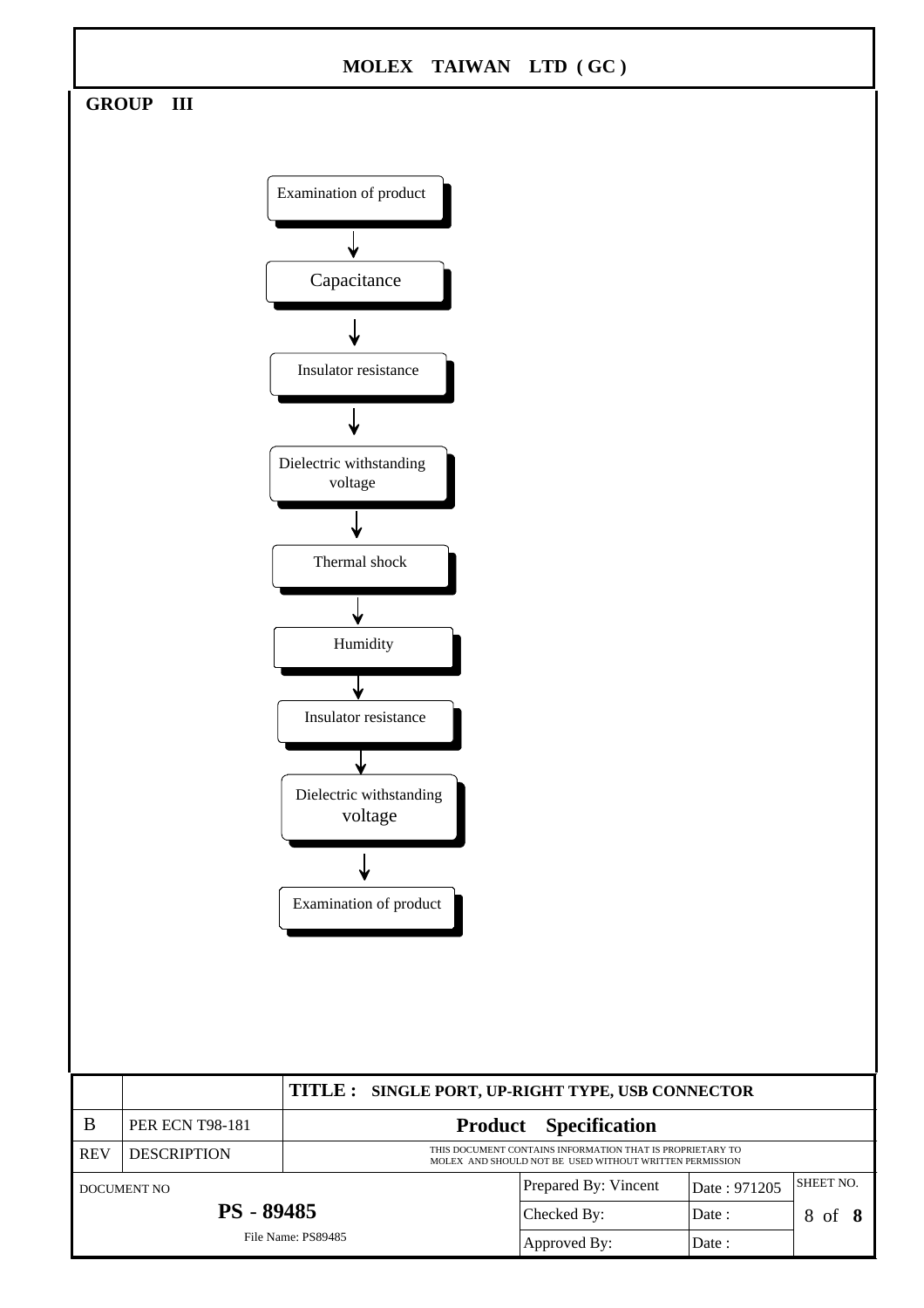|                    |                        | TITLE : SINGLE PORT, UP-RIGHT TYPE, USB CONNECTOR                                                                    |                              |              |                   |  |
|--------------------|------------------------|----------------------------------------------------------------------------------------------------------------------|------------------------------|--------------|-------------------|--|
| B                  | <b>PER ECN T98-181</b> |                                                                                                                      | <b>Product</b> Specification |              |                   |  |
| <b>REV</b>         | <b>DESCRIPTION</b>     | THIS DOCUMENT CONTAINS INFORMATION THAT IS PROPRIETARY TO<br>MOLEX AND SHOULD NOT BE USED WITHOUT WRITTEN PERMISSION |                              |              |                   |  |
| DOCUMENT NO        |                        |                                                                                                                      | Prepared By: Vincent         | Date: 971205 | SHEET NO.         |  |
| <b>PS - 89485</b>  |                        |                                                                                                                      | Checked By:                  | Date :       | $9 \text{ of } 8$ |  |
| File Name: PS89485 |                        | Approved By:                                                                                                         | Date :                       |              |                   |  |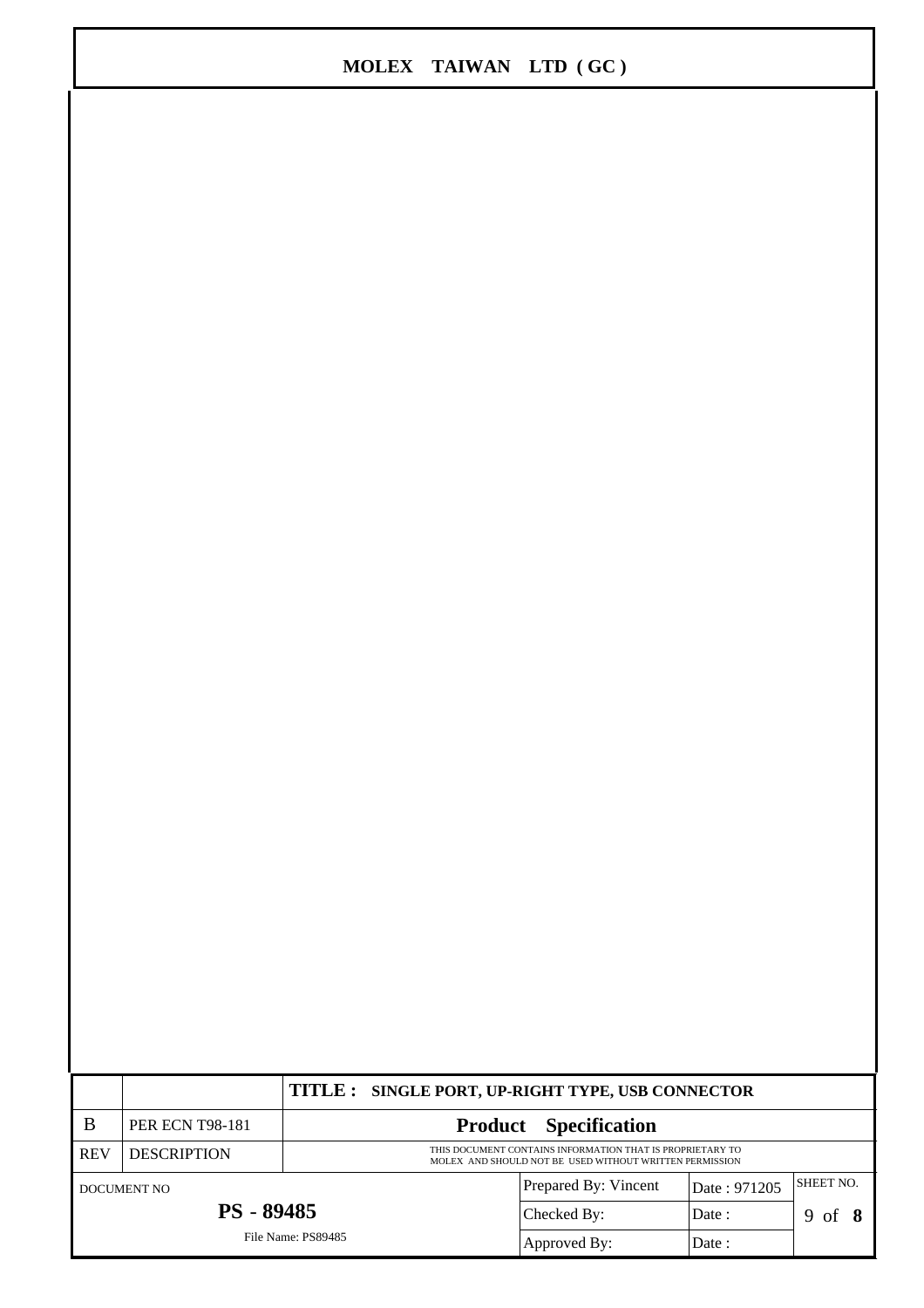|                    |                        | TITLE : SINGLE PORT, UP-RIGHT TYPE, USB CONNECTOR                                                                    |                              |              |             |  |
|--------------------|------------------------|----------------------------------------------------------------------------------------------------------------------|------------------------------|--------------|-------------|--|
| B                  | <b>PER ECN T98-181</b> |                                                                                                                      | <b>Product</b> Specification |              |             |  |
| <b>REV</b>         | <b>DESCRIPTION</b>     | THIS DOCUMENT CONTAINS INFORMATION THAT IS PROPRIETARY TO<br>MOLEX AND SHOULD NOT BE USED WITHOUT WRITTEN PERMISSION |                              |              |             |  |
| DOCUMENT NO        |                        |                                                                                                                      | Prepared By: Vincent         | Date: 971205 | SHEET NO.   |  |
| <b>PS</b> - 89485  |                        |                                                                                                                      | Checked By:                  | Date :       | $10$ of $8$ |  |
| File Name: PS89485 |                        |                                                                                                                      | Approved By:                 | Date:        |             |  |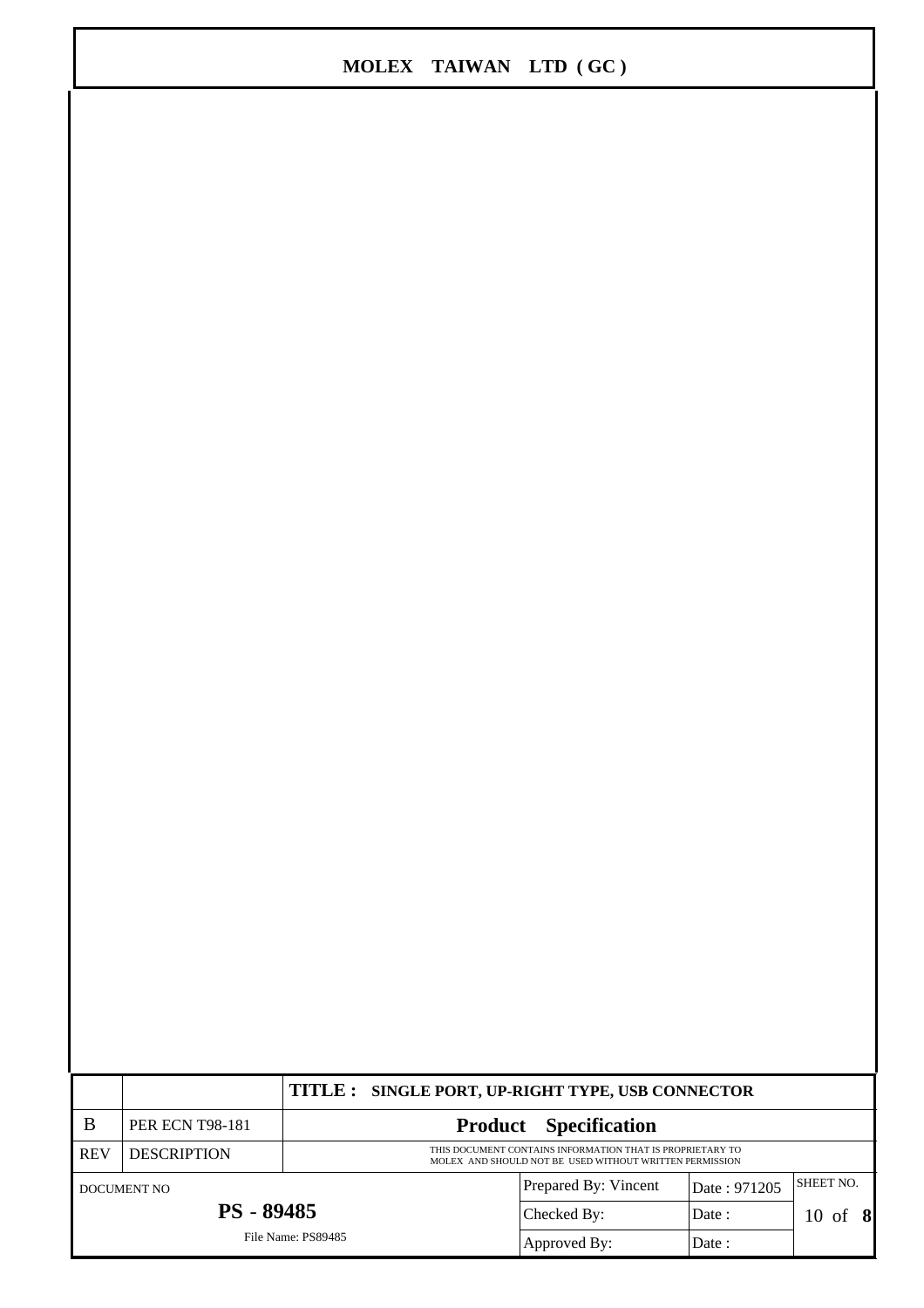|                    |                        | TITLE : SINGLE PORT, UP-RIGHT TYPE, USB CONNECTOR                                                                    |                              |              |           |
|--------------------|------------------------|----------------------------------------------------------------------------------------------------------------------|------------------------------|--------------|-----------|
| B                  | <b>PER ECN T98-181</b> |                                                                                                                      | <b>Product</b> Specification |              |           |
| <b>REV</b>         | <b>DESCRIPTION</b>     | THIS DOCUMENT CONTAINS INFORMATION THAT IS PROPRIETARY TO<br>MOLEX AND SHOULD NOT BE USED WITHOUT WRITTEN PERMISSION |                              |              |           |
| DOCUMENT NO        |                        |                                                                                                                      | Prepared By: Vincent         | Date: 971205 | SHEET NO. |
| <b>PS</b> - 89485  |                        |                                                                                                                      | Checked By:                  | Date :       | 11 of $8$ |
| File Name: PS89485 |                        |                                                                                                                      | Approved By:                 | Date:        |           |